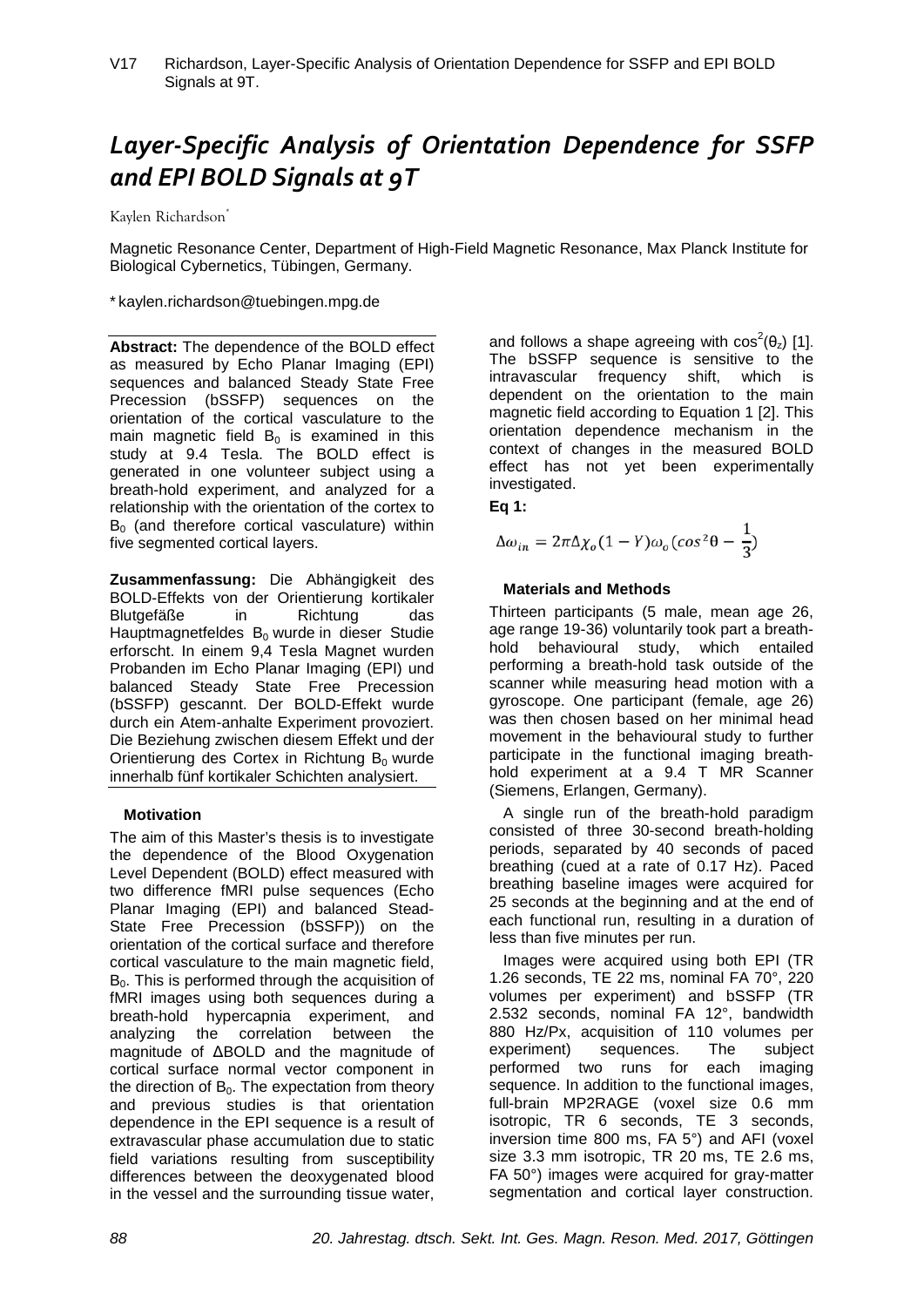Using house-made MATLAB scripts, a quantitative T1 map (qT1) and second inversion image (GRE2) were calculated from the MP2RAGE and AFI (MATLAB 2014b, The MathWorks, Inc., Natick, Massachusetts, United States).

The specific preprocessing protocol of the functional images tailored to each individual imaging sequence. In common between the preprocessing of the bSSFP and EPI images was the removal of baseline drift using a High Pass Filter with a cutoff time of 100 seconds for both image types, and some form of motion correction. Motion correction for the EPI images was performed with house-made MATLAB scripts and sequence-specific<br>estimated motion parameters. Motion parameters. Motion correction for the bSSFP images was performed using the LIPSIA "vmovcorrection" function from the LIPSIA command line tool [3]. Slice timing correction was determined to be unnecessary from visual inspection of the EPI slices, and the acquisition of the bSSFP images is performed on a per-volume basis, ruling slice timing correction for bSSFP also unnecessary. In addition to motion correction and High Pass Filtering, distortion correction was also applied to the EPI images using further house-made MATLAB scripts and a Point Spread Function (PSF) reference scan acquired using the EPI sequence.

Image analysis was performed in anatomical space. Functional EPI images were resampled to the anatomical space and coregistered to the Gradient Echo reference image of the PSF EPI scan, which was itself coregistered to the qT1 image. By concatenating these two transformations, the EPI images could be brought into anatomical space. The bSSFP images were coregistered directly with the qT1 image. All coregistration was performed using FSL's FLIRT command line tool (the Analysis

Group, FMRIB, Oxford, UK).<br>The arav-matter see segmentation and construction of cortical layers were both performed with the software MIPAV (Medical Image Processing, Analysis and Visualization; NIH, Bethesda, USA – http://mipav.cit.nih.gov) using the java pipeline plugin JIST (Java Image Science Toolkit, developed by Bogovic et al. in 2010: http://www.nitrc.org/projects/jist).

The segmented cortex was divided into five layers, in order to investigate orientation dependence on a layer-specific level. The orientation to  $B_0$  was calculated at each voxel contained within the layers within the JIST pipeline, by calculating a surface normal at the location of the voxel. The magnitude of the component of the surface normal in the direction of  $B_0$  is then referred to as "dz." The magnitude of breath-hold related changes in

BOLD signal was calculated for each voxel contained within the layers by fitting a General Linear Model (GLM) including  $a^2$   $2^{nd}$  order Fourier Basis set to the voxel time course, which has been shown to be an appropriate model for breath-hold experiments by previous authors [5-7]. Voxels were considered "active" if the calculated coefficient of determination between the time series and the model was greater than 0.4. The magnitude of the change in BOLD was then calculated for active voxels as the amplitude of the fit model, which was then normalized the average BOLD signal of the baseline and expressed in (%).

This allowed for the calculation of a twodimensional histogram comparing the degree of alignment to  $\overline{B}_0$  to the magnitude of the breath-hold BOLD effect for all voxels of a layer, producing a layer-specific Pearson correlation coefficient related to orientation dependence. In order to further visualize the relationship between ΔBOLD and orientation to  $B_0$ , the values for dz were also binned in increments of 0.1 and ΔBOLD averaged within each bin, to create a direct plot of ΔBOLD vs. dz.

#### **Results**

The five cortical layers constructed in JIST/MIPAV are shown in Figure 1. Layer 1 is the innermost layer, Layer 3 is the central layer, and Layer 5 is the outermost layer, including the pial surface.



**Fig. 1**: Five layers constructed within the cortex of a human volunteer using the JIST pipeline environment of the software MIPAV.

The fitting of the GLM to the voxel time series resulted in 39,092 active voxels in bSSFP run 1, and 62,475 active voxels in EPI run 1. The highest percentage of active voxels was located in Layer 5, and lowest percentage in Layer 1, for both EPI and bSSFP runs. For all active voxels contained within gray-matter, the average ΔBOLD (normalized to the baseline) was found to be  $4.84\%$  ( $+/- 15.94$ ) and 4.78% (+/- 61.71) for bSSFP run 1 and run 2, respectively. It was found to be 6.81% (+/-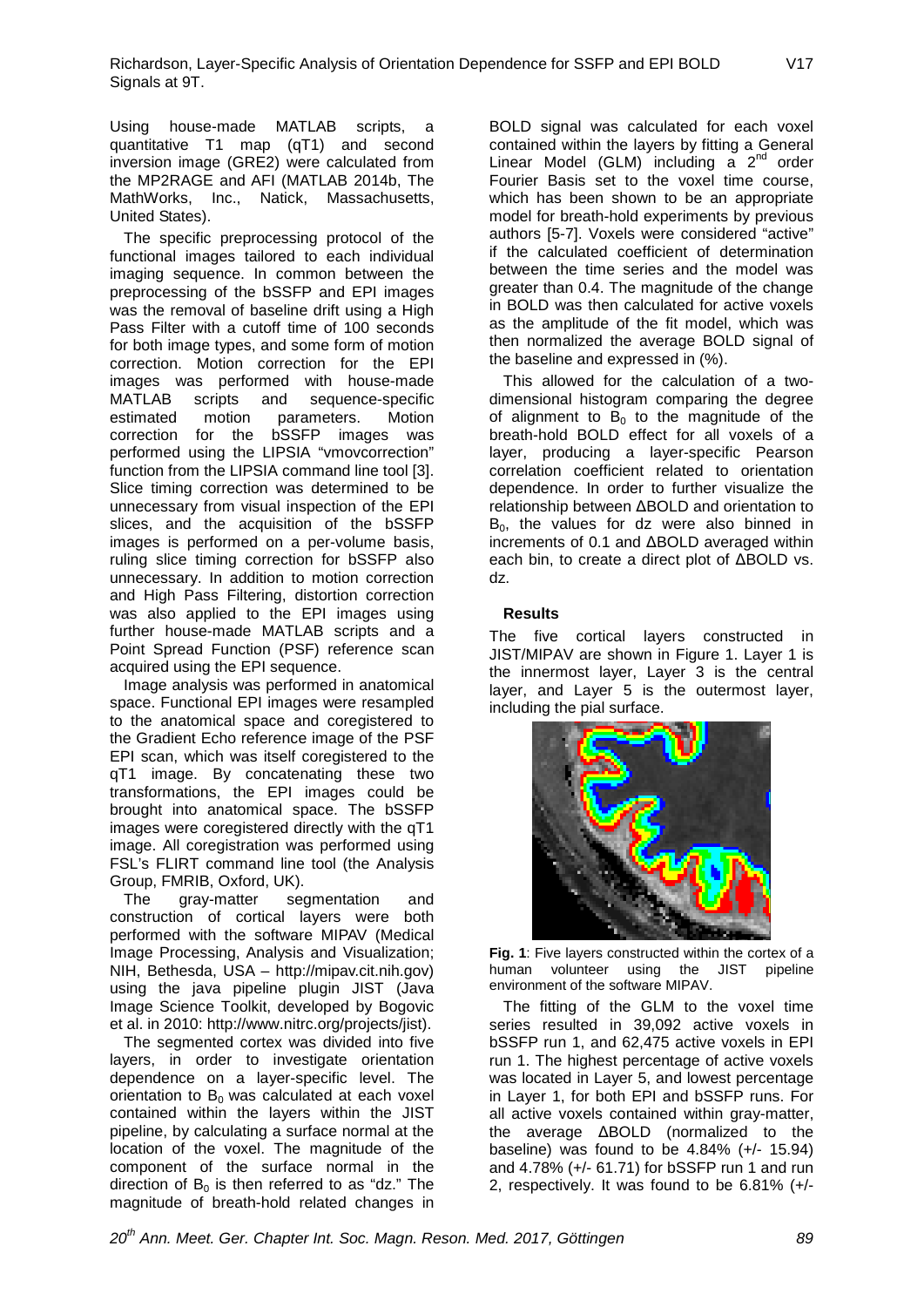V17 Richardson, Layer-Specific Analysis of Orientation Dependence for SSFP and EPI BOLD Signals at 9T.

5.34) and 6.07% (+/- 16.87) for EPI run 1 and run 2, respectively.



**Fig. 2**: Activation map for EPI run 1 (top) and bSSFP run 1 (bottom); intensity corresponds to coefficient of determination with the activation model, with applied threshold of 0.4.

Examples of Pearson correlation coefficients calculated from two-dimensional histograms for each layer are shown in Table 1. The graphs resulting from the binning of dz values in increments of 0.1 and averaging ΔBOLD over each bin are shown in Figures 3 and 4.

**Tab. 1:** Pearson correlation coefficient calculated between ΔBOLD and dz for all voxels in each cortical layer

|                       | <b>Pearson Correlation Coeff.</b> |           |          |
|-----------------------|-----------------------------------|-----------|----------|
| Layer:                | 1                                 | 3         | 5        |
| <b>bSSFP</b><br>Run 1 | 0.3                               | 0.32      | 0.06     |
| Run 2                 | 0.12                              | 0.23      | $0.002*$ |
| <b>EPI</b><br>Run 1   | $-0.016*$                         | $-0.031$  | $0.013*$ |
| Run 2                 | $-0.035$                          | $-0.004*$ | $0.029*$ |

\* Pearson correlation was calculated with a p-value greater than 0.05: non-statistically significant; all other correlations statistically significant with p < 0.05



**Fig. 3**: Binned graphs of ΔBOLD vs. dz for both functional runs imaged using the EPI sequence.



**Fig. 4**: Binned graphs of ΔBOLD vs. dz for both functional runs imaged using the bSSFP sequence.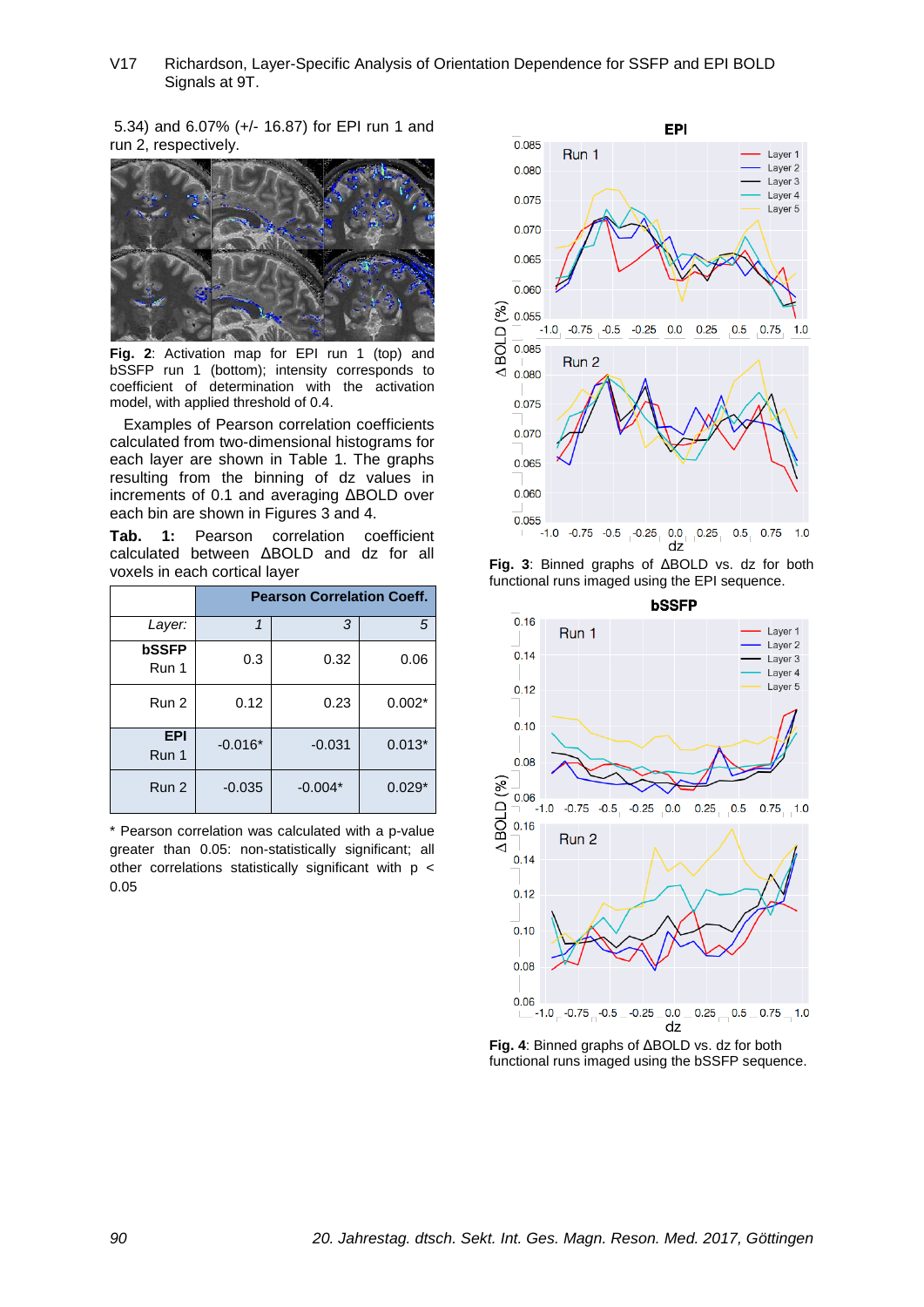# **Discussion**

The behavioural study performed before the functional imaging study proved to be a useful measure of paradigm feasibility, and potential paradigm-related head motion. Based on the ability of the subject to consistently perform every breath-hold to the full duration, with minimal measured head motion, it was possible to select a subject who was both comfortable performing the task, and capable of performing it with a small enough range of head motion that the EPI motion correction was able to remove it completely. Unfortunately, motion correction could not be applied to the bSSFP images in the same way, leading to a less effective motion correction and some remaining paradigm-related motion in this case. The lack of effectiveness of the bSSFP motion correction is likely in part due to the lack on contrast between gray matter and white matter, which hinders the coregistration process between slices. However, from observation of the estimated motion parameters, it seems that the greatest issue with the motion correction was that the correction algorithm mistook the large signal changes due to the breath-hold for motion, and over-corrected for them. This resulted in an over-estimation of rotation (ten-times greater than the estimated rotation for EPI).

The paradigm-related motion left in the bSSFP pre-processed images resulted in activated voxels around the borders of the ventricles and in the skull, as can be seen in Figure 21. While the activation outside of the cortex is not particularly problematic for the analysis, because statistics were only performed on active voxels contained within the constructed gray matter layers, it is also an indicator that some changes within the cortex could also be related to the poor motion correction instead of the breath-hold. Therefore, more options need to be explored for motion correction of the bSSFP images.

Another area of pre-processing that requires improvement in order for the analysis pipeline for EPI images to produce reliable and accurate statistics is the coregistration of EPI images to anatomical space. In this study, the coregistration was performed in a three-step process: first, the EPI images were averaged over the repeated volumes in the run, in order to create an average 3D volume. The mean 3D volume was then coregistered to the wholebrain gradient echo PSF reference scan. The PSF reference scan was then coregistered to the qT1 image, and this transform was applied to the mean EPI volume in PSF reference space. While the transformation from PSF reference space to qT1 space was accurate, the transformation from mean EPI space to PSF reference space resulted in an offset in the order of millimeters.

The imperfect coregistration of the EPI functional data to the layers is likely the reason that few of the Pearson correlation coefficients calculated within the layers for percent change BOLD vs. dz were associated with p-values of less than 0.05 (three in run 1, one in run 2). Of the correlation coefficients that were significant, all were negative. This is in stark contrast to the correlation coefficients of the bSSFP data, for which all coefficients were positive.

The sign of the correlation can be related to vessel sensitivity: a negative correlation coefficient means that low dz (close to 0, i.e.  $θ_7$ )  $= 90^\circ$ ) results in a high percent change in BOLD. This would make sense if the sequence were sensitive to the smaller penetrating vessels (such as bSSFP), which when  $\theta_z =$ 90°, are oriented approximately perpendicular to  $B_0$ . As the change in BOLD should be at its greatest when vessels are aligned greatest perpendicular to  $B_0$ , the signal for  $dz = 0$ should be higher than for  $dz = 1.0$ . Contrarily, due to the sensitivity of the EPI sequences to the pial vessels, which are orientated perpendicular to  $B_0$  when dz = -1.0 and 1.0, the signal change should be high at  $dz = 1.0$  and low and  $dz = 0$ , corresponding to a positive correlation coefficient. However, in the results of this experiment, the signs of the correlation coefficients were opposite to expectation for both EPI and bSSFP.

Observing the binned orientation graphs of the functional imaging study (Figures 3 and 4), it can be noted that the range of the graphs within each sequence (over the two functional runs) is relatively stable. The shape and general trends of the EPI graphs are also consistent across the two runs; each show two local maxima located at dz values of approximately -0.5 and 0.6. One would expect from theory and previous studies that the EPI binned graph should follow approximately a  $cos^2(\theta_z)$  shape, and is therefore perfection symmetrical about dz = 0 ( $\theta$ <sub>z</sub> = 90°) [1,2]. The shape of EPI binned graph profiles was not perfectly symmetric, but does contain peaks between -1.0 and 0, and 0 and 1.0, which are nearly symmetric. It does not follow a  $cos^2(\theta_z)$ shape. The variability of the bSSFP graphs between runs is higher in terms of the number of the number and location of local maxima, but there is a consistent overall trend of decreasing between dz values of -1.0 and - 0.75 and increasing between 0.75 and 1.0. The shape of the graph between layers of the same run is also highly consistent in all cases.